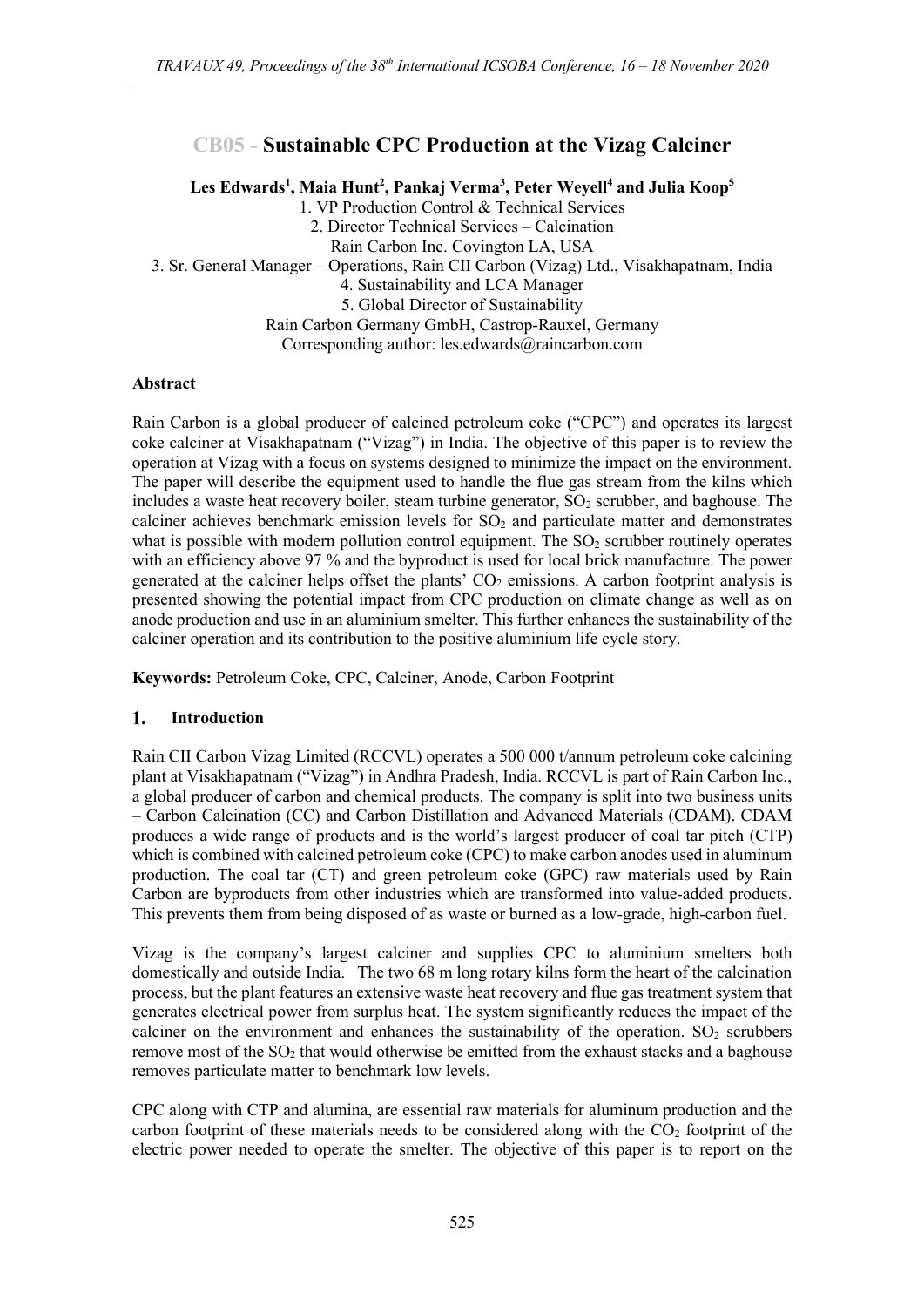calcination process and the product carbon footprint (PCF) of CPC to show the benefits of an integrated waste heat recovery system. The lifecycle, including raw material production, will be considered to quantify the contribution of CPC on anode production and smelter operations.

### $2.$ **Overview of the CPC Production Process and Vizag Flowsheet**

During the calcination process, GPC is fed to one end of the kiln and discharged from the other end at a temperature of  $\sim$ (1250-1350) °C. Moisture in the GPC is driven off first followed by volatile matter (VM) which is typically in the range of (9-12) %. Most of the VM is combusted inside the kiln and provides the heat for calcination which is necessary to densify the coke structure and make it electrically conductive. A more detailed description of both GPC and CPC production can be found in [1].

GPC loses some sulfur during calcination with typical losses in the range of 8-12% of the starting sulfur level. The high counter-current flue gas flow inside the kiln contains a significant amount of heat along with un-combusted VM, combustion products including  $CO_2$ ,  $CO$ ,  $SO_2$  and  $H_2O$ , and coke fines that get entrained in the flue gas stream. A typical fines loss is  $\sim$ 10 %, but it can be higher for finer particle size GPC.

The flue gas from the kiln cannot be exhausted to atmosphere due to the presence of un-combusted VM and particulate material and these must be combusted in a large refractory lined chamber called a pyroscrubber. Many calciners exhaust the hot gas from the pyroscrubber directly to the atmosphere via a tall "hot" stack. Combustion of coke fines in the pyroscrubber produces additional  $CO<sub>2</sub>$  and  $SO<sub>2</sub>$  and these add to the total emissions of the calciner. CO produced in the kiln is converted to  $CO<sub>2</sub>$  in the pyroscrubber.

The Vizag calciner employs a complex system for handling the pyroscrubber exhaust. The hot gasses ( $\sim$ 1200 °C) are passed through a waste heat recovery boiler (WHB) which generates high pressure steam (6.37 MPa at 485 °C) as the gas is cooled. The steam is routed to a steam turbine and generator which produces electrical power (50 MW turbine). The cooled flue gas from the WHB (180 °C) passes through an  $SO_2$  scrubber and finally goes to a baghouse to remove any remaining ash and particulate matter before the exhaust gasses are discharged to atmosphere. The Vizag calciner layout showing key process equipment is shown in Figure 1. Photos of equipment in the flue gas stream are shown in Figures 2-3.

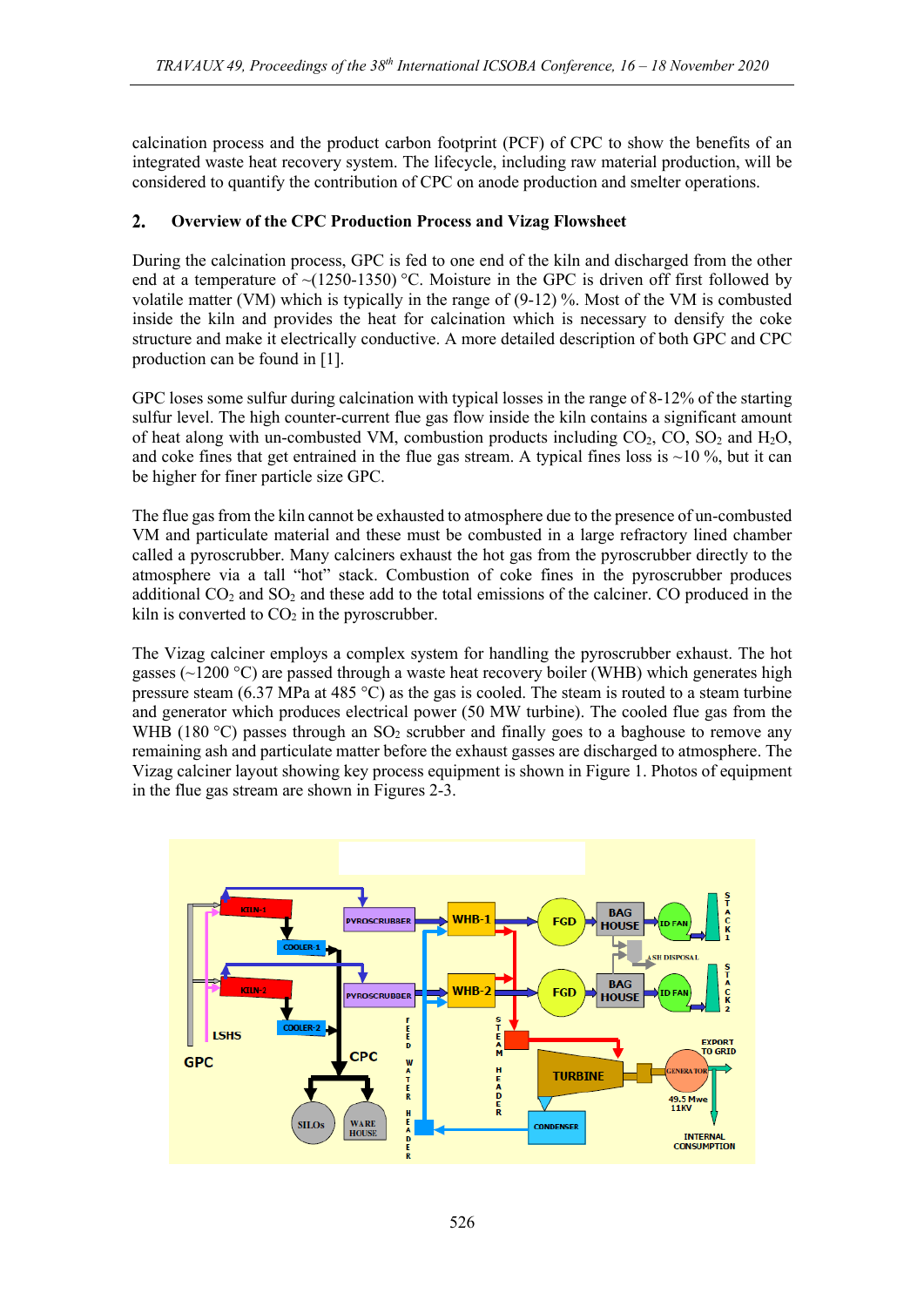smelter operating with coal fired power, but a more significant impact on a smelter operating with hydro-electric power.

Several aluminum producers are pursuing inert anode (IA) technology (Rusal and Alcoa/RioTinto via Elysis) and if successful, this would remove all emissions associated with anode production and consumption at the smelter. IA technology has been under development for more than 50 years, however the pathway to successful commercial implementation remains challenging. A recent publication [15] highlights the negative impact of IA's on the reversible cell voltage and energy requirement of smelting cells. They are projected to be at least 20 % higher with an IA cell relative to today's lowest energy cells. For a hydro-powered smelter, it could be argued that the higher energy consumption would not matter in terms of GHG emissions. For coal-powered smelters however, the increase in energy consumption with inert anodes would increase total GHG emissions.

Today, roughly 30 % of the world's primary aluminum is produced in smelters using low GHG power sources (predominantly hydro and nuclear) [16]. The rest comes from coal-fired power  $(60\%)$  and natural gas  $(10\%)$ . China has dominated global smelting capacity growth since 2000 and most of this has come from coal-fired power. China has been adding some hydro-powered capacity in Yunnan province recently, but the world has a long way to go in reducing its dependence on coal fired power for primary aluminum production.

Rain Carbon remains strongly committed to improving the sustainability of its operations and minimizing the impact on the environment through continuous process improvements and technology changes. The company now has two major projects underway to support this effort. The first is construction of a vertical shaft calciner near Vizag which will offer a lower  $CO<sub>2</sub>$ footprint than the existing rotary kiln calciner due to a significantly higher kiln yield. It will also feature an advanced waste heat recovery/power generation system and a high-efficiency ammonia scrubber that will produce a value added, fertilizer byproduct.

The second project involves construction of an innovative new plant and process to produce anhydrous carbon pellets (ACP). Plants are being built in the US and in India at the new shaft calciner site. The technology has been described previously [17] and a key feature is the potential for a significant reduction in fines carryover. The fines are removed and agglomerated to form pellets which densify during calcination rather than being carried over and combusted in the pyroscrubber. This will further reduce  $CO<sub>2</sub>$  and  $SO<sub>2</sub>$  emissions in the calcining process.

#### 7. **References**

- *1. L. Edwards, The history and future challenges of calcined petroleum coke production and use in aluminum smelting, Journal of Metals, Vol. 67, No. 2, 2015*
- 2. DIN EN ISO 14067:2018 "Greenhouse gases carbon footprint of products Requirements and guidelines for quantification".
- 3. T. F. Stocker, et al., Climate Change 2013: The Physical Science Basis. Contribution of Working Group I to the Fifth Assessment Report of the Intergovernmental Panel on Climate Change, 2013.
- 4. S. Bhawan and R.K. Puram, CO<sub>2</sub> baseline data for the Indian power sector, User Guide, Version 13.0 June 2018, Government of India, Ministry of Power, Central Electricity Authority
- 5. P. Mhaske, Growth of electricity sector in India from 1947-2019, Government of India, Ministry of Power, Central Electricity Authority, 2019
- 6. World Aluminium, Life cycle inventory data and environmental metrics for the primary aluminium industry - 2015 data, 2017
- 7. http://www.gabi-software.com/international/databases/gabi-data-search/